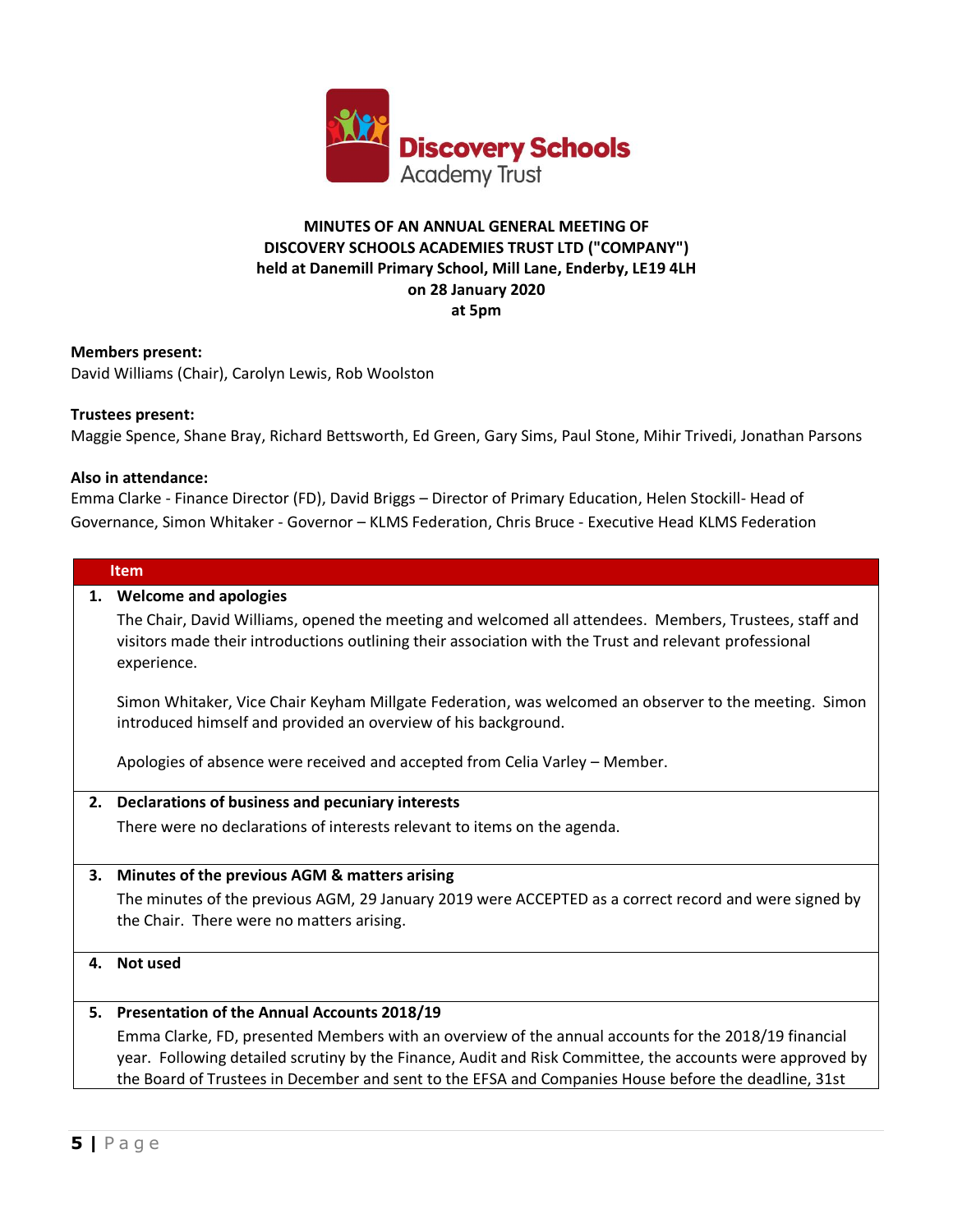December 2019. Emma reported the accounts had been published on the Trust website and emailed to Members in line with statutory requirements.

Emma explained that an unqualified opinion had been given by the Auditors, MHA McIntyre Hudson, and along with the accounts the Auditors had submitted a Management Letter. There were no issues raised in the Management Letter relating to regularity to be brought to the attention of Members.

Emma reported, for 2018/19:

- A -£70k movement in revenue reserves primarily relating to remodelling costs. This was a better position that anticipated due to additional SEN and grant funding.
- A +£239k movement in capital reserves. A full capital programme was costed inline with the capital strategy.
- **•** The resulting total reserves equated to  $£2.2m = £1.9m$  restricted +  $£209k$  unrestricted
- Based on the agreed Reserves Policy, the Trust held minimum operational reserve of 5% of GAG (£847k) with a further 5% of GAG (£847k) held in reserve for strategic investments = £1,694k total and therefore £297k above the reserve threshold

|                                   | £,000    |
|-----------------------------------|----------|
| <b>Revenue Reserves</b>           | £2,200   |
| <b>Capital Reserves</b>           | £209     |
| <b>Pension Fund Deficit</b>       | -£10,777 |
| <b>Fixed Asset Net Book Value</b> | *£31,148 |
| <b>Total Funds</b>                | £22,571  |

■ Total trust funds were reported as:

# \*Includes £386k Capital reserves

Emma concluded her presentation and invited questions. There were no questions raised by Members and Emma was thanked for her input.

# **6. Appointment of Auditors**

Emma Clarke reported that the Trust was entering the third year of the maximum five year external audit contract with MHA Macintyre Hudson. Following a best value review, Emma recommended continuing the contract with MHA Macintyre Hudson for 2019/20 which Members unanimously **AGREED**.

# **7. Progress made by the Trust 2018/19**

Paul Stone, CEO, provided an overview of key Trust successes which included significant improvement in maths attainment and progress, a whole Trust focus. Paul was pleased to report improvement in the Trust position in the MAT National rankings in maths, writing and reading which along with all schools being at least good would open up opportunities to sponsor underperforming schools.

Financial efficiency had been a key focus and significant progress had been made including developing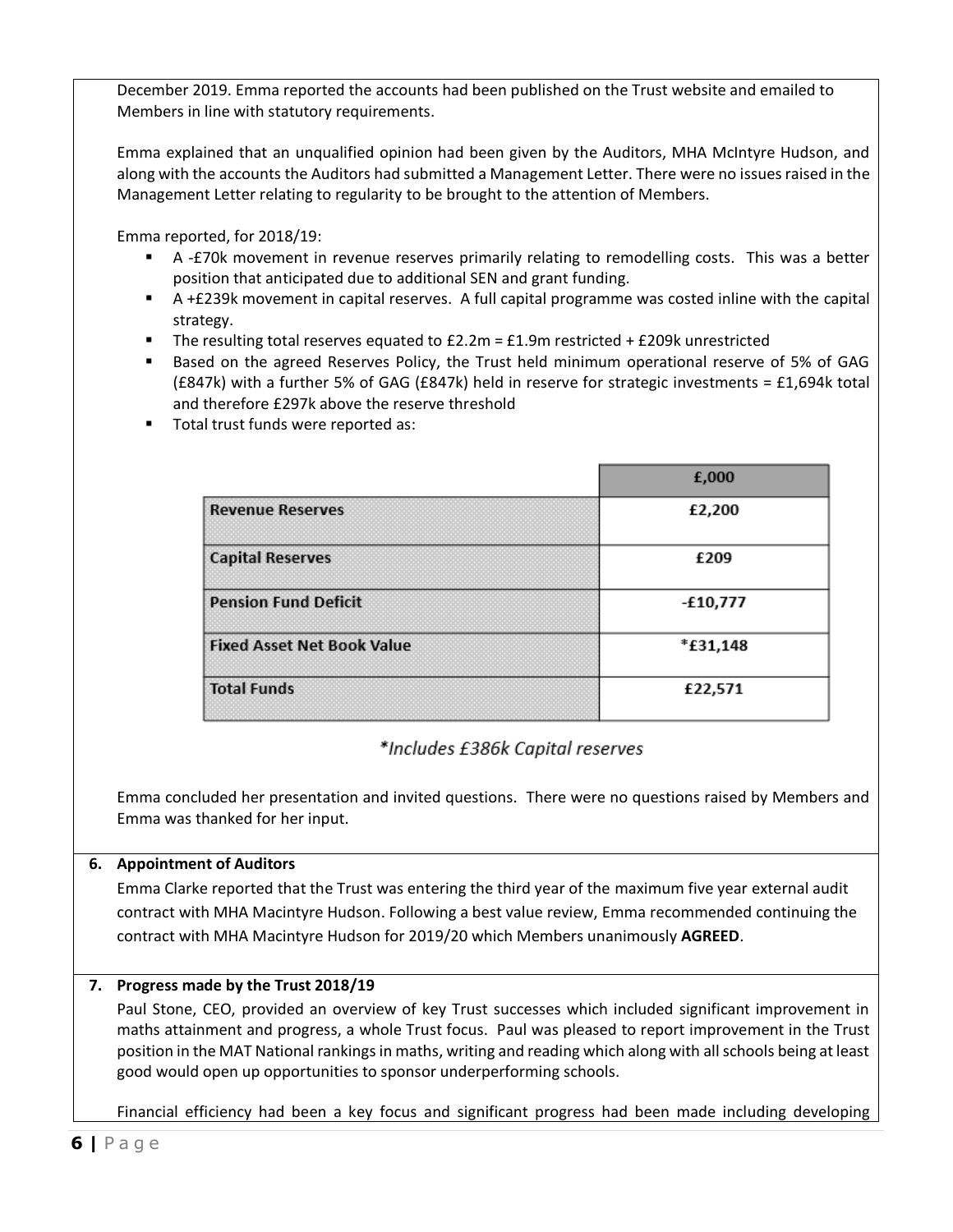Headteachers financial planning skills alongside the introduction of benchmarking tools and efficiency reviews. The Trust was in a stronger long-term financial position. The re-deployment policy had been effective at keeping talent in the Trust and minimising redundancy costs, this was a real benefit of a MAT structure.

Paul highlighted the School Management Resource Advisor visit which had been positive, and the report demonstrated that the Trust was making best use of its available resources to provide the best possible education for pupils. The Trust had been informed that Lord Agnew would be visiting in the coming weeks.

David Briggs, Director of Primary, shared with Members and Trustees the key education focussed successes including all school being at least GOOD, the development of the curriculum strategy and the continuation of the teaching and learning strategy, all of which were contributing factors in the success of schools. David share the school improvement activities in place to support the development of schools. David highlighted the summer scheme which had attracted positive publicity and recognition.

Finally, James Brown – Deputy Trust Leader, shared a series of short films that exemplified the Trust values and the impact they had on children and staff.

# **8. Looking ahead – plans for the year ahead**

Paul Stone, shared key development priorities and associated risks for the year ahead.

An overview of the development of the SEND cluster was presented by Chris Bruce, Executive Head Keyham Millgate Federation. Chris gave a brief background to the cluster, the partner schools and the consultation timeline. The Keyham and Millgate consultation had concluded and the project was moving forward with a steering group in place.

Paul linked the SEND development to wider benefits across the trust. The development was a platform for growth to benefit more pupils across the City and County. In referencing the capacity risk, Paul confirmed that a HR Manager and administration support had been recruited.

The financial position for schools remained fragile and whilst reserves were strong, the trust needed to continue to drive efficiencies.

Paul reported that the lack of SEND support in the system was resulting in behaviour challenges in school. The Trust was responsive to SEND demand locally with the development of SEMH unit at Captains provided as an example. The SEND cluster would add further expertise to the primary cluster alongside the development of existing specialist support into a Therapy Service.

Finally, Paul spoke about the work that was underway to support improvements in reading.

## **9. Q&A**

David Williams opened the floor to questions.

Carolyn Lewis, Member, asked what the Trust was doing to improve diversity and difference in leadership and governance.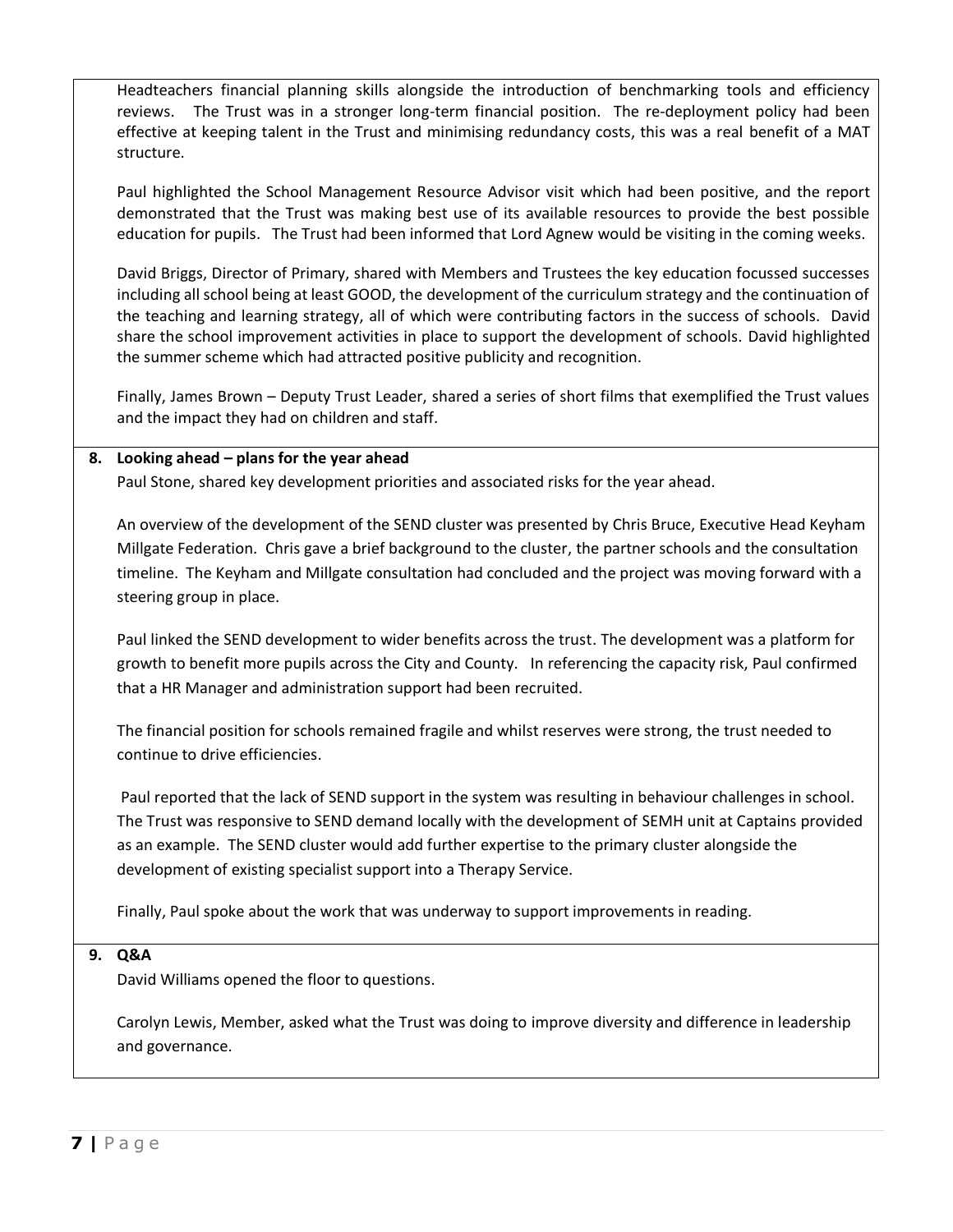James Brown spoke about the leadership programmes on offer through the teaching school aimed at women and black, Asian and minority ethnic (BAME) teachers aspiring to move into leadership.

In terms of Board diversity, Trustees recognised the challenge and had taken steps to achieve greater diversity. Trustees agreed that different backgrounds, perspectives and experiences added considerable value to board discussions and strategic decisions. The SEND cluster development would provide an opportunity to remodel the Board to help achieve greater diversity.

Members asked how the Trust was addressing unconscious bias in the language and advertising of opportunities. Paul said the Trust was aware of this and shared some recent work on re-writing job descriptions.

# **10. Closing remarks**

David thanked those present for attending and for their continued support of the Trust. There being no further business the meeting closed at 5.57pm

 $R$ chot

. . . . . . . . . . . . . . . . . . . . . . . . . . . . . . . . . . . . . . . . . Chair **Date** 

**3 February 2021**